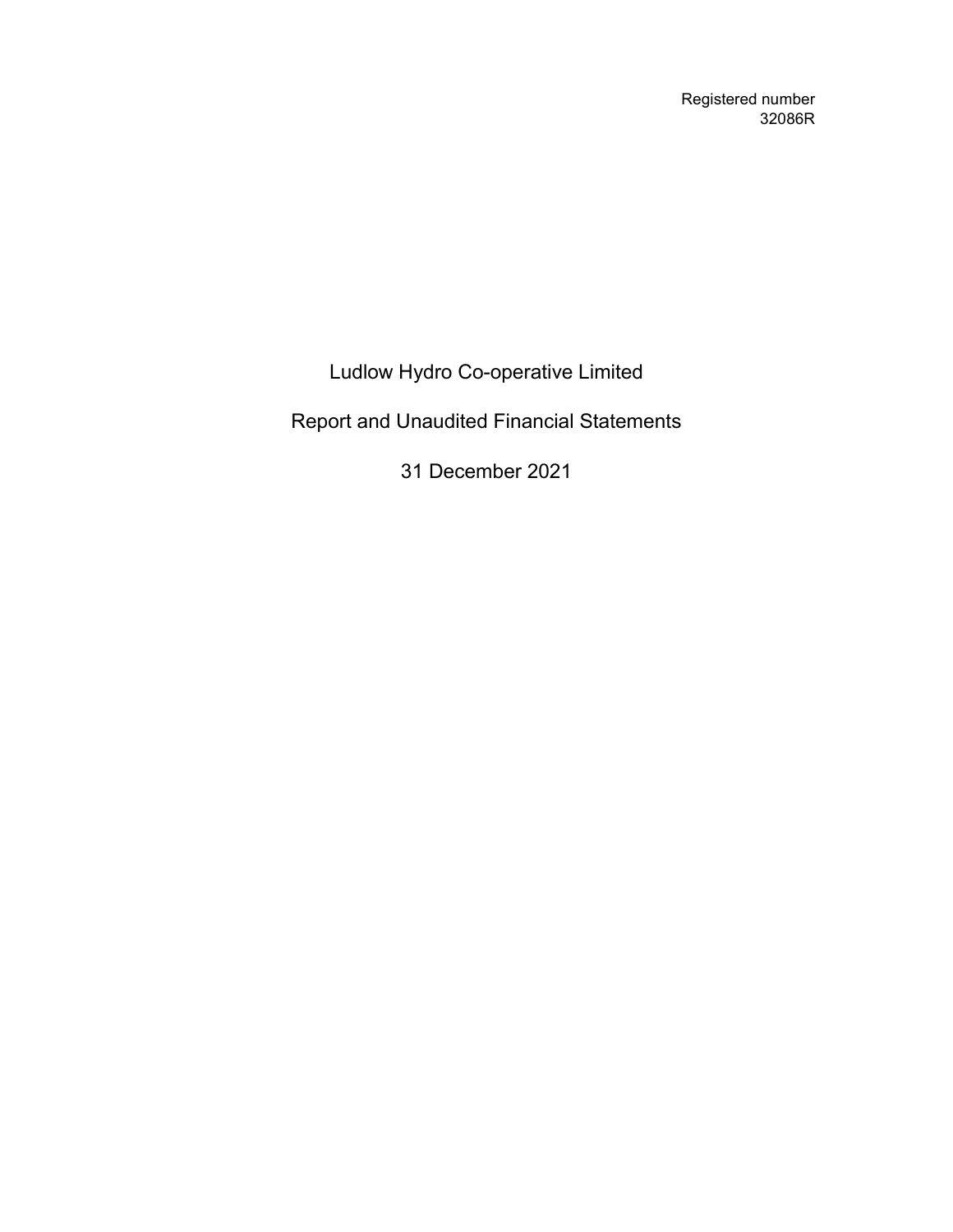# Ludlow Hydro Co-operative Limited Report and accounts **Contents**

| Society information            |   |
|--------------------------------|---|
| Directors' statement           | 2 |
| Revenue account                | 3 |
| Balance sheet                  | 4 |
| Statement of changes in equity | 5 |
| Notes to the accounts          | 6 |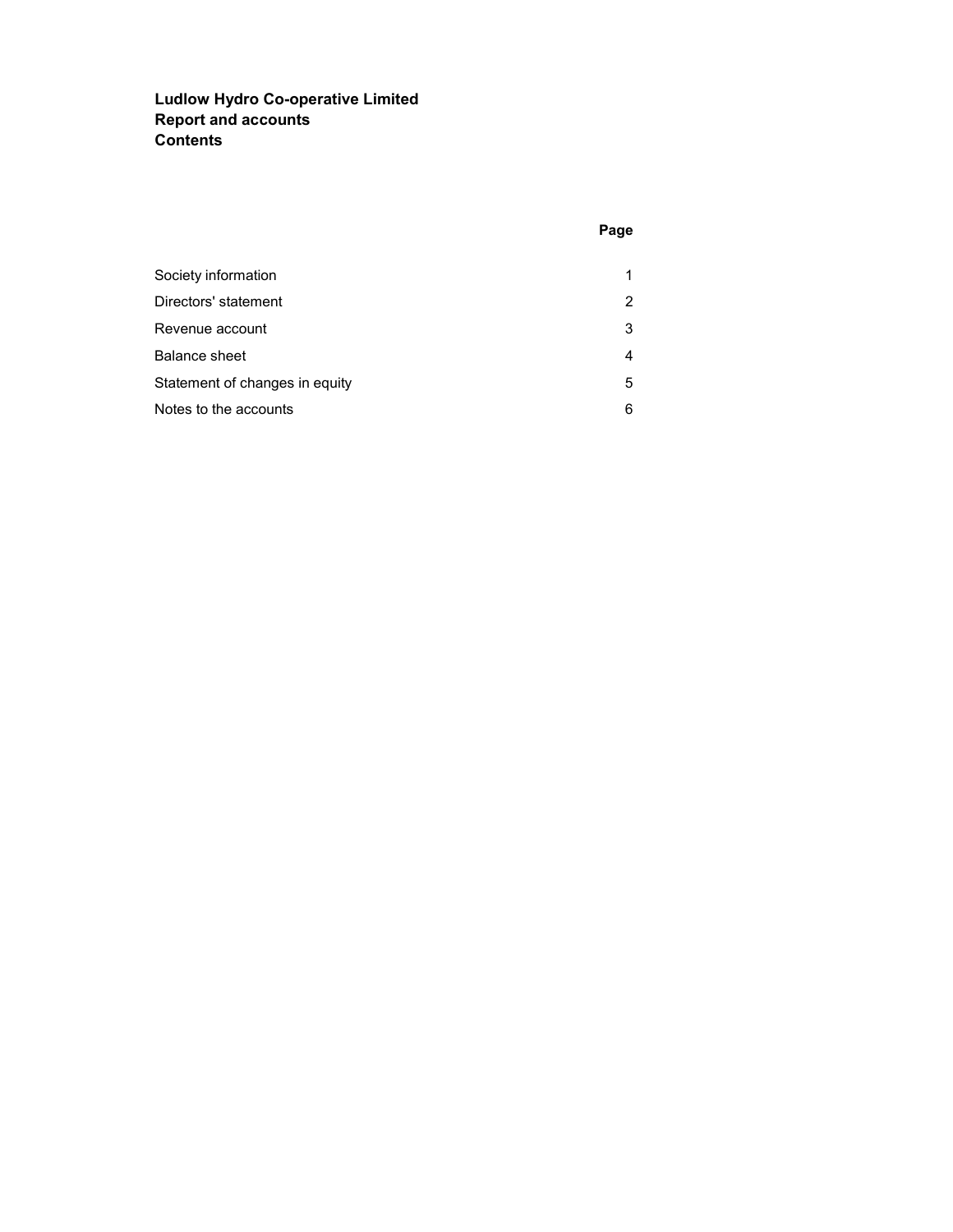# Ludlow Hydro Co-operative Limited Society Information

#### **Directors**

Angus Marshall Richard Bickerton Jeff Rooker Claire Greener Anthony Shuster Clive Walker Mark O'Hanlon

## **Secretary**

Angus Marshall

## Registered office

Ludford Mill Ludford Ludlow SY8 1PP

# Registered number

32086R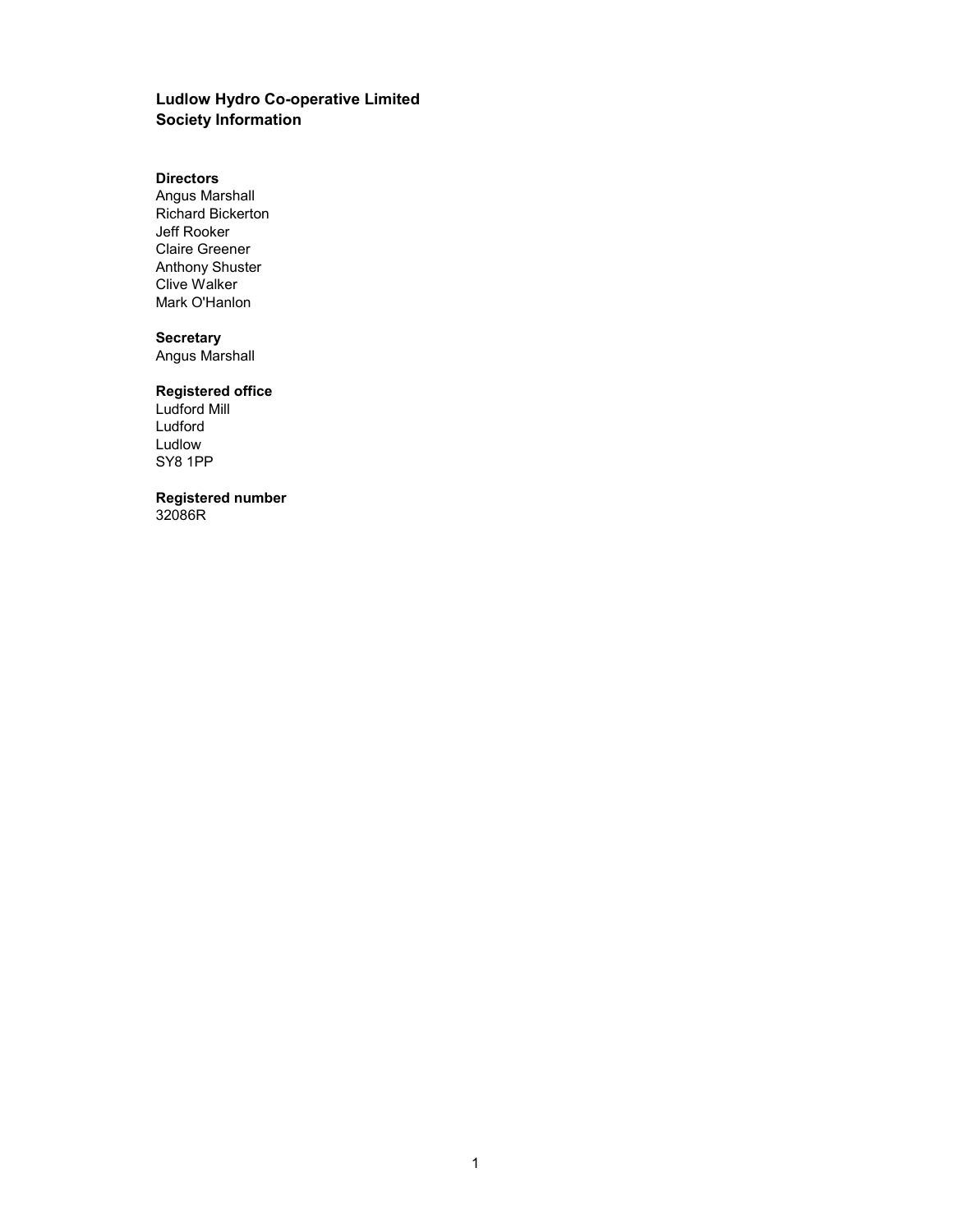## Ludlow Hydro Co-operative Limited Registered number: 32086R Directors' Report

The directors present their report and accounts for the year ended 31 December 2021.

#### Principal activities

The Society's principal activity during the year continued to be production of community owned hydro energy.

#### **Directors**

The following persons served as directors during the year:

Mark O'Hanlon Angus Marshall Clive Walker Richard Bickerton Jeff Rooker Claire Greener Anthony Shuster

#### Directors' responsibilities

The law governing Registered Societies requires the directors to prepare financial statements for each financial year which give a true and fair view of the state of affairs of the society as at the balance sheet date and of its income and expenditure for the year then ended. In preparing these accounts, the directors are required to:

- select suitable accounting policies and then apply them consistently;
- make judgements and estimates that are reasonable and prudent;
- prepare the financial statements on the going concern basis unless it is inappropriate to presume that the co-operative will continue in business.

The directors are responsible for keeping proper books of account such as are necessary to give a true and fair view of the society's state of affairs and to explain its financial transactions. The directors must also establish and maintain a satisfactory system of control of its books of account, its cash holdings and all its receipts and remittances, and hence are also responsible for safeguarding the assets and taking reasonable steps for the prevention and detection of fraud and other irregularities.

#### Reporting Criteria

This report has been prepared in accordance with the Co-operative and Community Benefit Societies Act 2014.

This report was approved by the board on \_\_\_\_\_\_\_\_\_\_\_\_\_\_\_\_\_ and signed on its behalf.

Director's signature

Director's name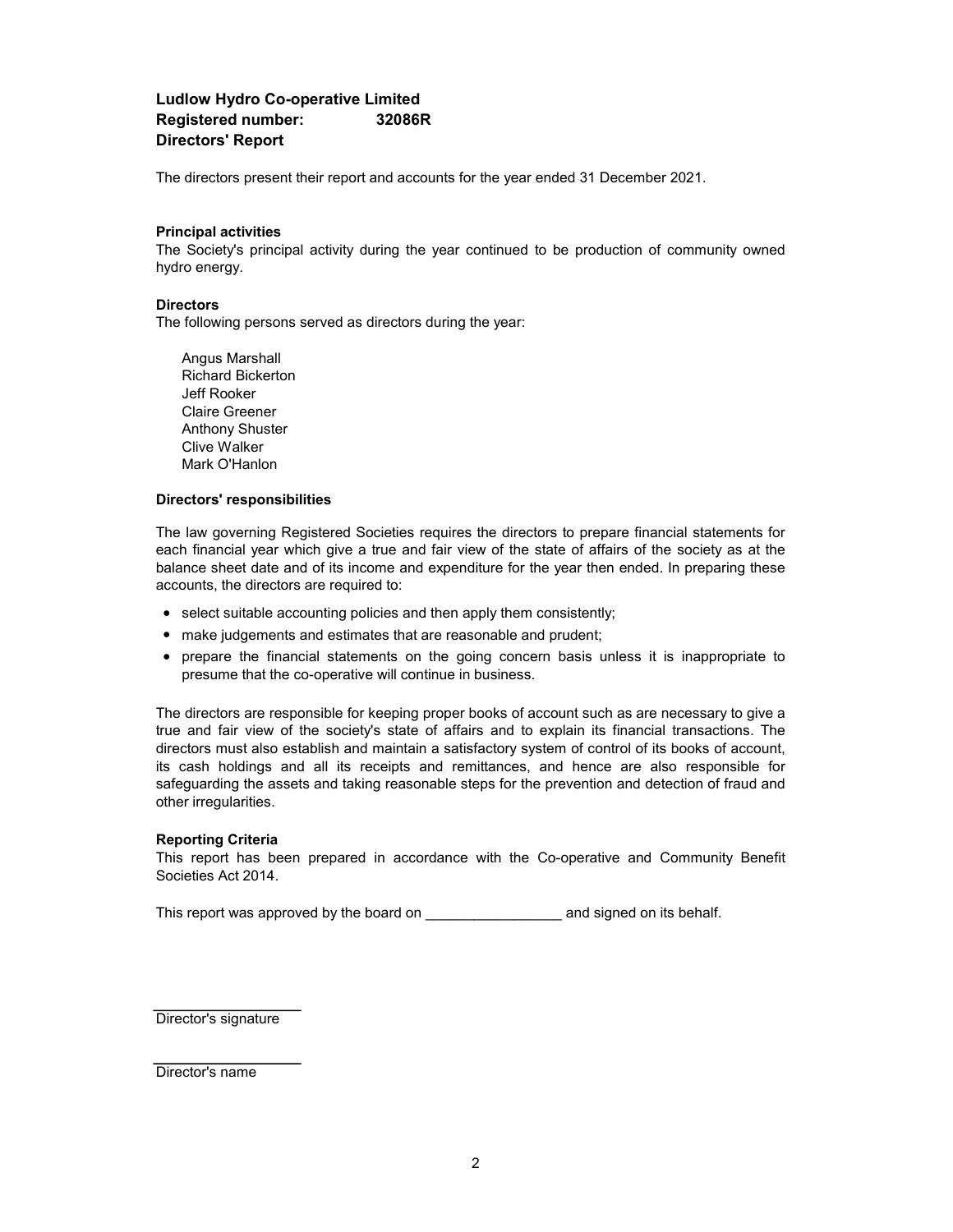# Ludlow Hydro Co-operative Limited Revenue Account for the year ended 31 December 2021

|                                              | <b>Notes</b> | 2021<br>£ | 2020<br>£         |
|----------------------------------------------|--------------|-----------|-------------------|
| <b>Turnover</b>                              |              | 47,150    | 50,177            |
| Cost of sales                                |              | (369)     | (482)             |
| <b>Gross surplus</b>                         |              | 46,781    | 49,695            |
| Operating expenses<br>Other operating income |              | (33, 566) | (38,025)<br>2,500 |
| <b>Operating surplus</b>                     | 3            | 13,215    | 14,170            |
| Interest receivable                          |              |           | 12                |
| <b>Surplus before taxation</b>               |              | 13,215    | 14,182            |
| Tax on surplus                               |              |           |                   |
| Surplus for the financial year               |              | 13,215    | 14,182            |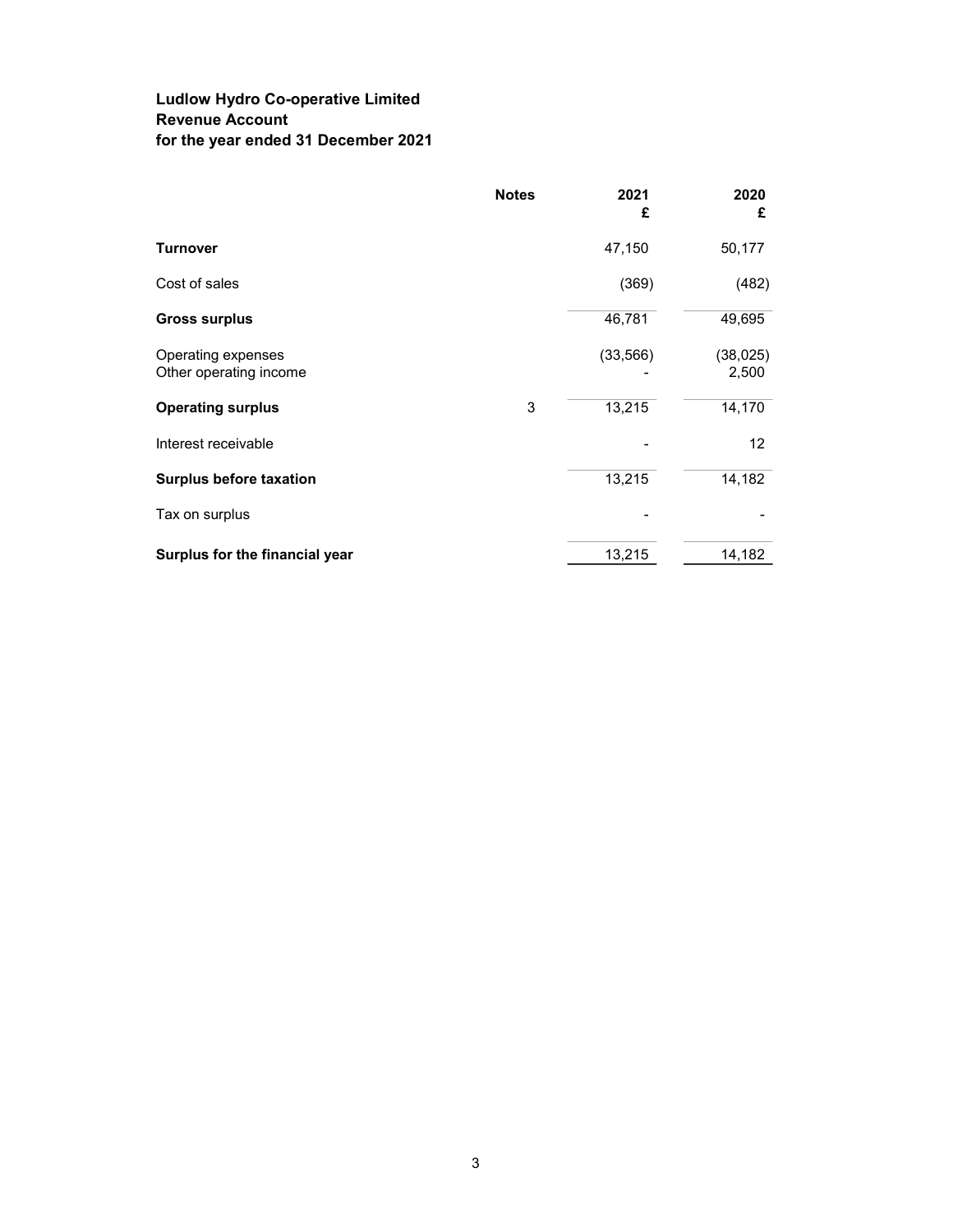# Ludlow Hydro Co-operative Limited Balance Sheet as at 31 December 2021

|                                       | <b>Notes</b> |          | 2021<br>£ |           | 2020<br>£ |
|---------------------------------------|--------------|----------|-----------|-----------|-----------|
| <b>Fixed assets</b>                   |              |          |           |           |           |
| Tangible assets                       | 4            |          | 280,925   |           | 300,549   |
| <b>Current assets</b>                 |              |          |           |           |           |
| <b>Debtors</b>                        | 5            | 7,957    |           | 6,977     |           |
| Cash at bank and in hand              |              | 48,699   |           | 53,492    |           |
|                                       |              | 56,656   |           | 60,469    |           |
| <b>Creditors: amounts falling due</b> |              |          |           |           |           |
| within one year                       | 6            | (12,960) |           | (13, 504) |           |
| <b>Net current assets</b>             |              |          | 43,696    |           | 46,965    |
| <b>Net assets</b>                     |              |          | 324,621   |           | 347,514   |
|                                       |              |          |           |           |           |
| <b>Capital and reserves</b>           |              |          |           |           |           |
| Called up share capital               |              |          | 305,067   |           | 321,863   |
| Retained surplus                      |              |          | 19,554    |           | 25,651    |
| <b>Shareholders' funds</b>            |              |          | 324,621   |           | 347,514   |

The directors are satisfied that the Society is entitled to exemption from the requirement to obtain an audit under section 84 of the Co-operative and Community Benefit Societies Act 2014.

The members have not required the Society to obtain an audit in accordance with the Act.

The directors acknowledge their responsibilities for complying with the requirements of the Cooperative and Community Benefit Societies Act 2014 with respect to accounting records and the preparation of accounts.

The accounts have been prepared in accordance with the provisions in the Co-operative and Community Benefit Societies Act 2014.

Approved by the board on

Director's signature Director's signature Secretary's signature

 $\_$  , and the set of the set of the set of the set of the set of the set of the set of the set of the set of the set of the set of the set of the set of the set of the set of the set of the set of the set of the set of th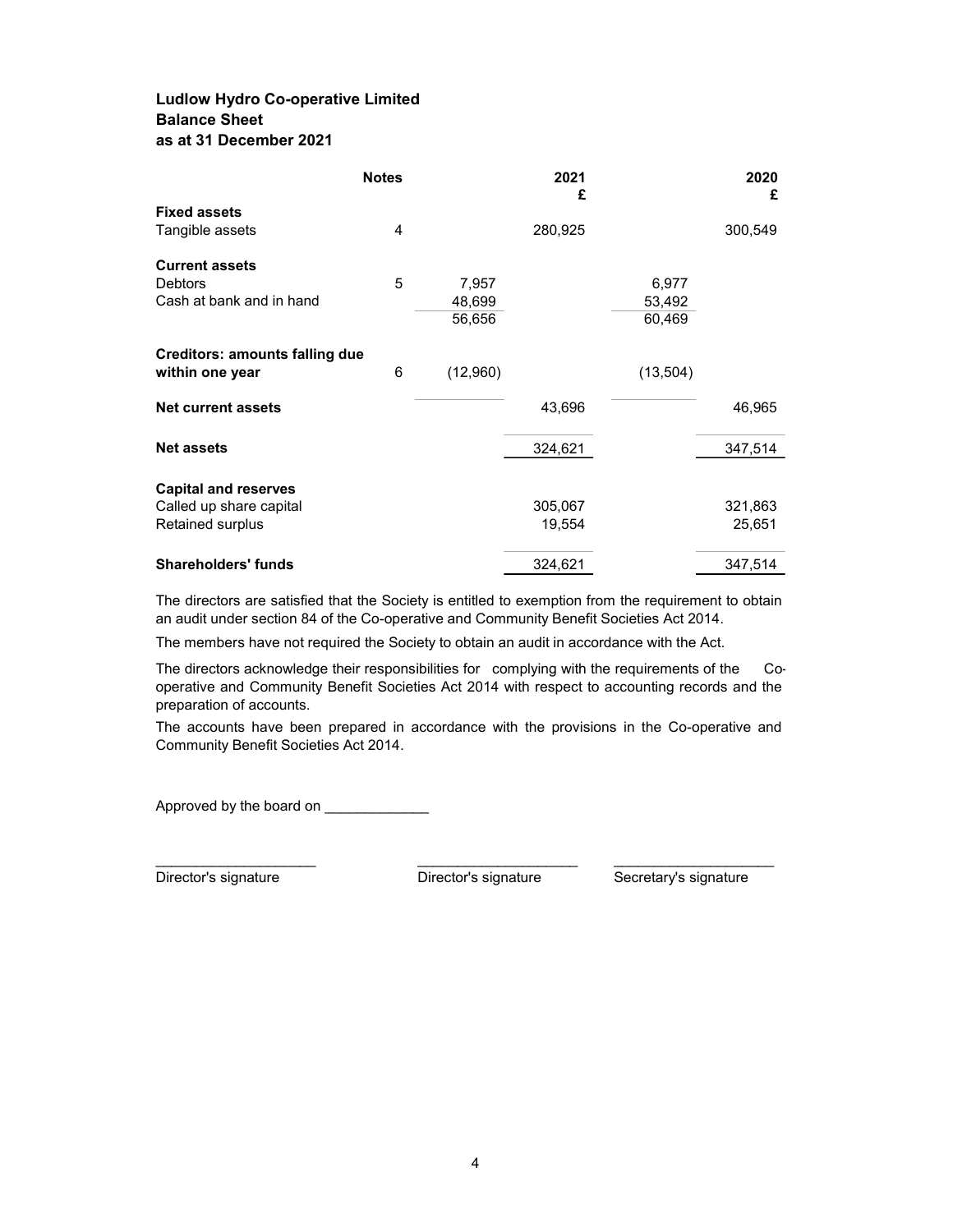# Ludlow Hydro Co-operative Limited Statement of Changes in Equity for the year ended 31 December 2021

|                                   | <b>Share</b><br>capital | <b>Revenue</b><br>account | Total                  |
|-----------------------------------|-------------------------|---------------------------|------------------------|
|                                   | £                       | £                         | £                      |
| At 1 January 2020                 | 339,582                 | 19,958                    | 359,540                |
| Surplus for the financial year    |                         | 14,182                    | 14,182                 |
| Share Interest<br>Shares redeemed | (17, 719)               | (8, 489)                  | (8,489)<br>(17, 719)   |
| At 31 December 2020               | 321,863                 | 25,651                    | 347,514                |
|                                   |                         |                           |                        |
| At 1 January 2021                 | 321,863                 | 25,651                    | 347,514                |
| Surplus for the financial year    |                         | 13,215                    | 13,215                 |
| Share Interest<br>Shares redeemed | (16, 796)               | (19, 312)                 | (19, 312)<br>(16, 796) |
| At 31 December 2021               | 305,067                 | 19,554                    | 324,621                |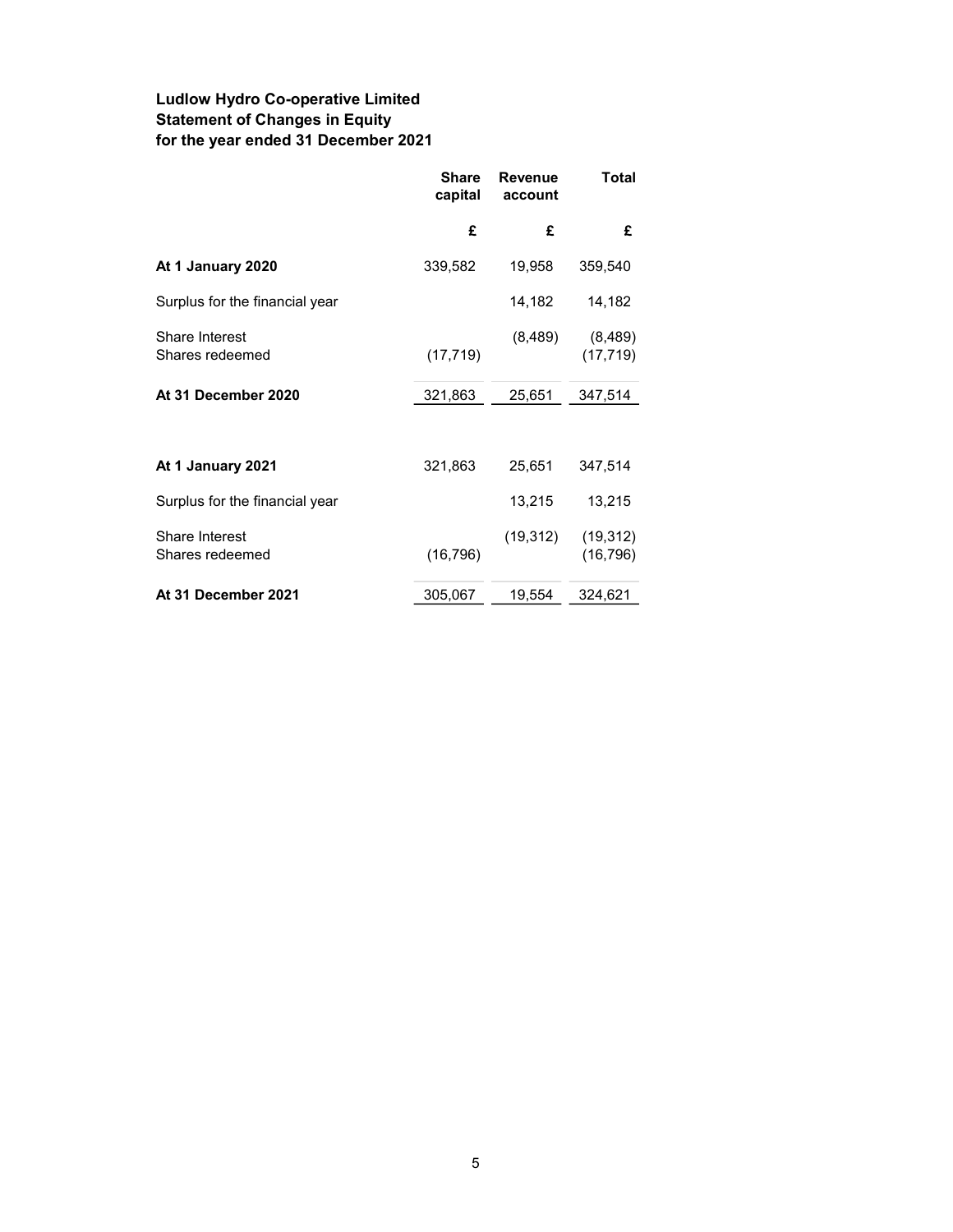# Ludlow Hydro Co-operative Limited Notes to the Accounts for the year ended 31 December 2021

#### 1 Accounting policies

The principal accounting policies adopted in the preparation of the financial statements are set out below. These have remained unchanged from the previous year and have been consistently applied within the accounts.

#### General information

Ludlow Hydro Co-operative Limited is a registered society incorporated in England within the United Kingdom. The address of the registered office is given on Page 1 of these financial statements. Ludlow Hydro Co-operative Limited meets the definition of a public benefit entity under FRS102.

#### Basis of preparation

These financial statements have been prepared under FRS 102 Section1A - small entities and there were no material departures from that standard. The financial statements have been prepared under the historical cost convention.

#### **Turnover**

Turnover represents Feed In Tariff and other electricity generating income, net of value added tax where applicable, derived from the generation of electricity from renewable energy installations.

#### **Depreciation**

Depreciation has been provided at the following rates in order to write off the assets over their estimated useful lives.

Plant and machinery example 5% straight line

#### **Taxation**

There is no corporation tax due as the soceity has significant trading losses due to capital allowances. We do not expect the advance capital allowances to reverse later on the project due to share interest deductions, which is why no deferred tax has been provided.

#### 2 Employees

The average monthly number of persons (including directors) employed by the society during the year was 0 (2020 - 0)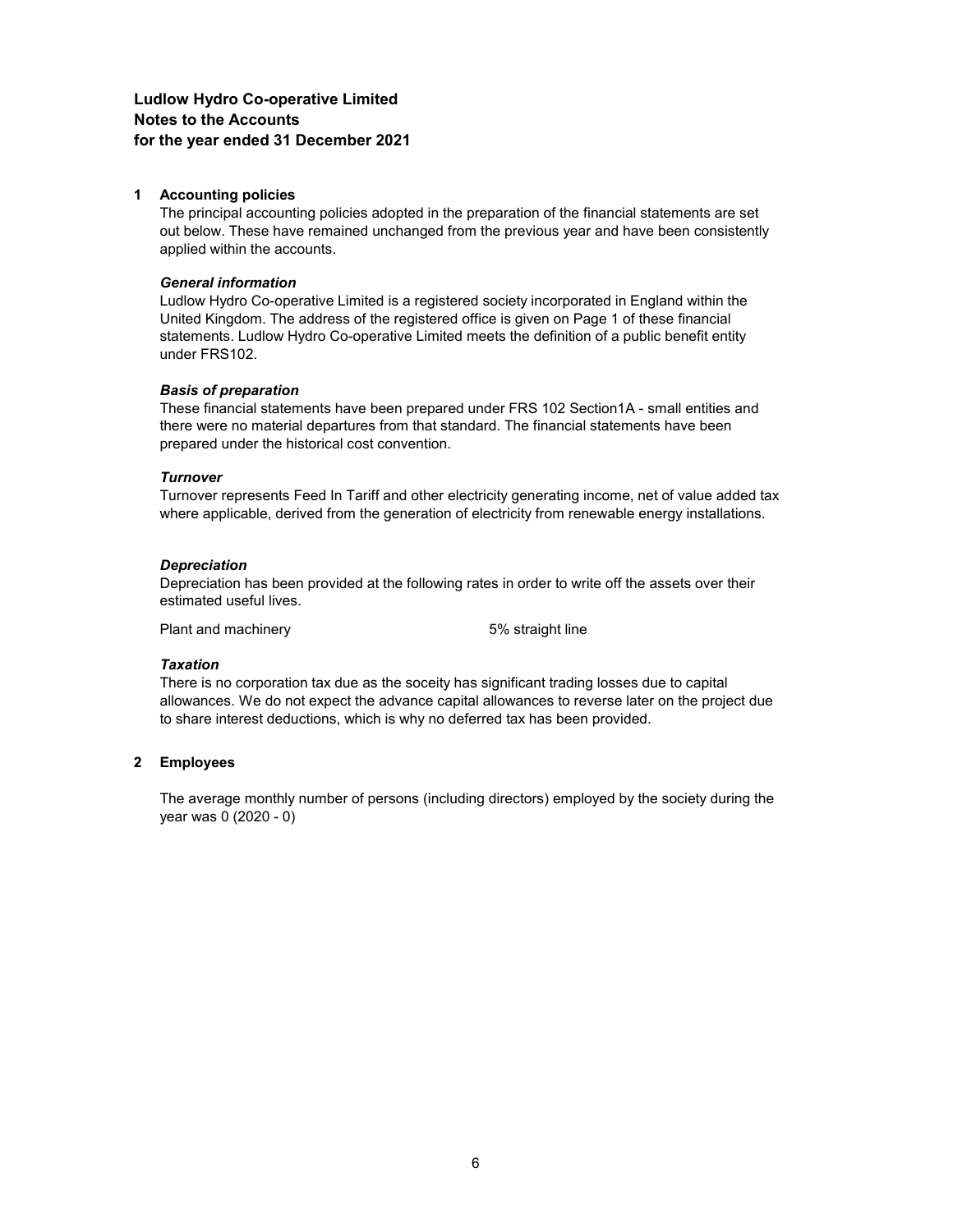# Ludlow Hydro Co-operative Limited Notes to the Accounts for the year ended 31 December 2021

| 3 | <b>Operating Surplus</b>              | 2021   |
|---|---------------------------------------|--------|
|   | This is stated after charging:        |        |
|   | Depreciation of tangible fixed assets | 19.624 |

# 19,624

# 4 Tangible fixed assets

|                     | <b>Plant and</b><br>machinery<br>etc<br>£ |
|---------------------|-------------------------------------------|
| Cost                |                                           |
| At 1 January 2021   | 392,486                                   |
| At 31 December 2021 | 392,486                                   |
| <b>Depreciation</b> |                                           |
| At 1 January 2021   | 91,937                                    |
| Charge for the year | 19,624                                    |
| At 31 December 2021 | 111,561                                   |
| Net book value      |                                           |
| At 31 December 2021 | 280,925                                   |
| At 31 December 2020 | 300,549                                   |

| 5 | <b>Debtors</b>                                 | 2021<br>£ | 2020<br>£ |
|---|------------------------------------------------|-----------|-----------|
|   | Accrued Income                                 | 5,510     | 4,620     |
|   | Prepaid expenses                               | 2,447     | 2,349     |
|   |                                                | 7,957     | 6,977     |
| 6 | Creditors: amounts falling due within one year | 2021<br>£ | 2020<br>£ |
|   | Trade creditors                                | 49        | 44        |
|   | Accruals                                       | 7,379     | 7,811     |
|   | Deferred income                                | 2,668     | 2,668     |
|   | <b>VAT</b> creditor                            | 255       |           |
|   | Other creditors                                | 2,609     | 2,981     |
|   |                                                | 12,960    | 13,504    |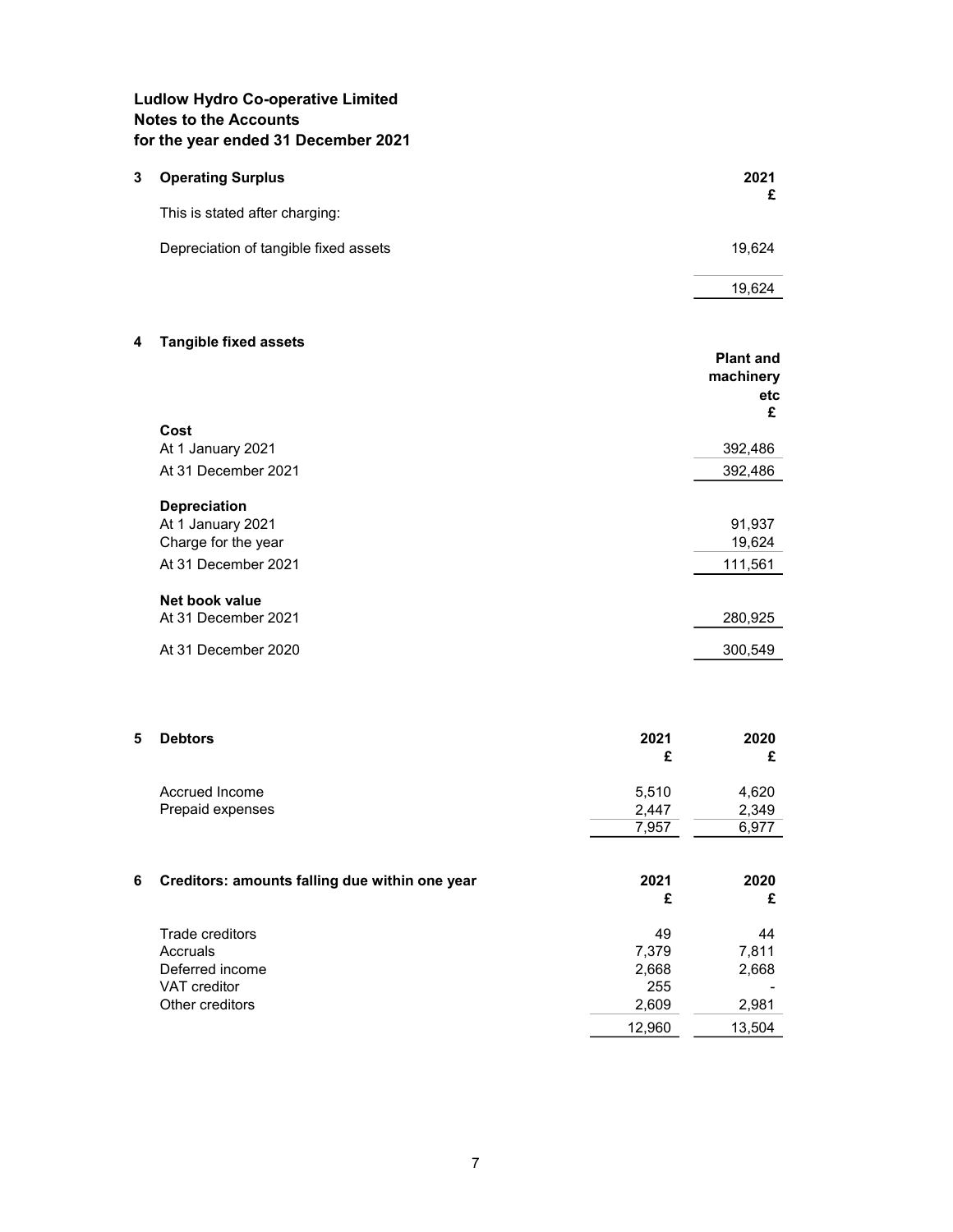# Ludlow Hydro Co-operative Limited Notes to the Accounts for the year ended 31 December 2021

## 8 Non-adjusting post balance sheet event

The directors have decided to recommend a payment of 6.3% share interest to the members of the society which will be paid in 2022 if agreed at the AGM.